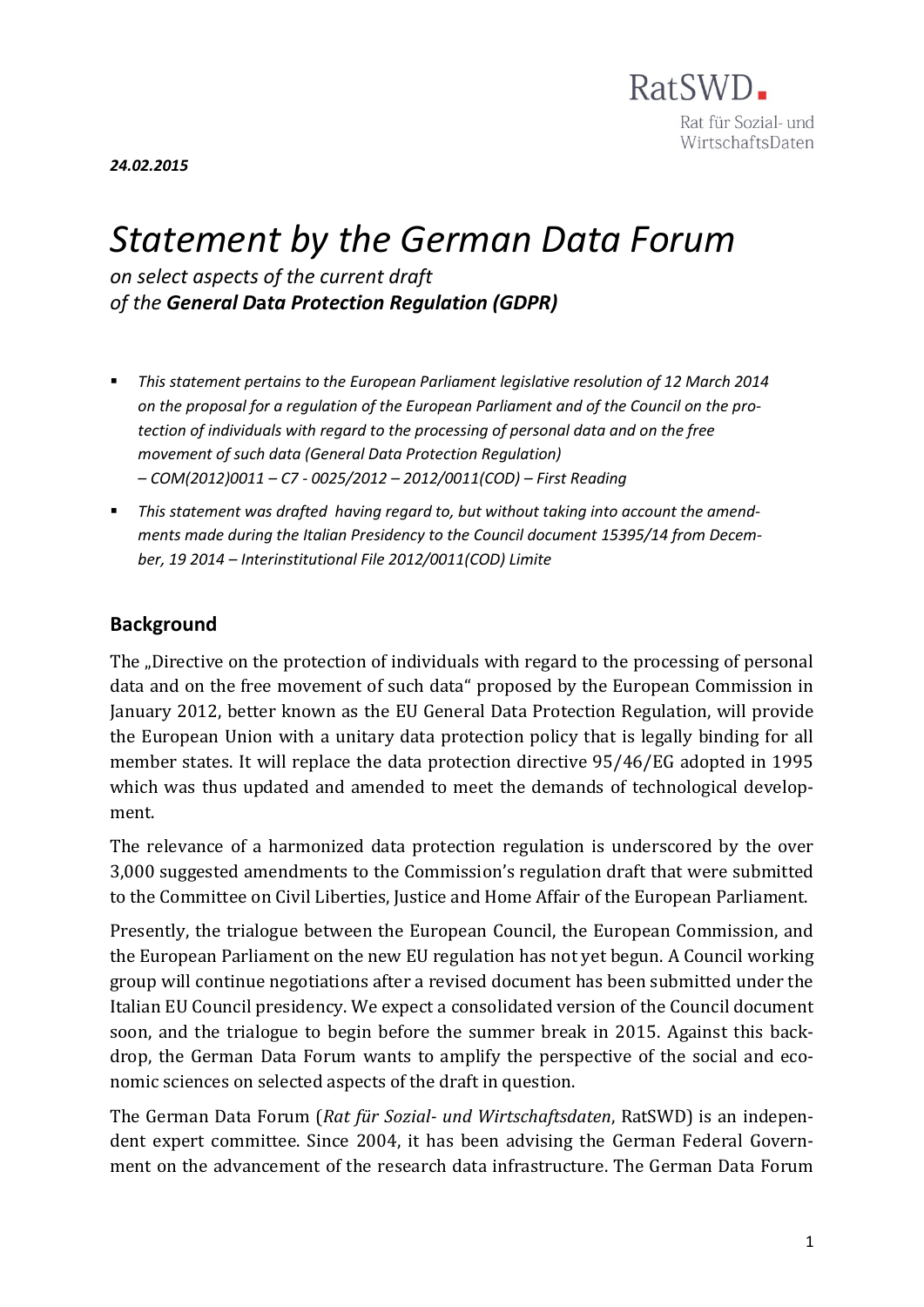has significantly contributed to the improvement research access to official statistical data and research data while safeguarding data protection.

## **Data Protection in the Social and Economic Sciences**

Data protection, meaning the protection of people's personal data from disclosure and abuse, is essential to empirical research. The willingness of people to participate in scientific surveys and to share information on their personal situation is closely linked to the guarantee and realization of anonymity; this includes anonymous data analysis.

This basic premise of data protection also applies to secondary analysis of administrative data (e.g., tax data) or registers (e.g., population register). Violating data protection regulation contradicts the logic of action and the interests of scientific research because such conduct would not only be unethical, but would alienate the public thereby eroding the empirical foundation of research.

Against this backdrop, the German Data Forum welcomes the EU's plans to introduce the General Data Protection Regulation (GDPR, in the following) that harmonises generally binding protection of personal data EU-wide. The German Data Forum also welcomes that the GDPR is shaped by research-friendly aims and is in many ways similar to German data protection regulation. However, the GDPR also contains provisions which could hinder future empirical research in judicial practice. This is especially true for medical research and the use of health data. Important German academic organisations have already voiced their concerns regarding this matter. Since health data are increasingly collected and used in social<sup>1</sup> and economic research, the German Data Forum<sup>2</sup> supports these concerns.

In view of the analysis of social and economic data, the following remarks pertain to *problematic details* in the GDPR draft which have been overlooked in the discussion so far. Since these details could prove a barrier to empirical social and economic research in the future, we want to point out these problems and offer possible solutions.

## **Problems**

 $\overline{\phantom{a}}$ 

The most important problem in both the Commission's and the Parliament's draft is the merely implicit, but potent definition of anonymisation.

The principle of anonymisation is of outstanding importance to empirical social and economic research because it makes it possible to provide data to researchers for secondary analysis3. So-called scientific-use-files (SUFs) contain less variables and are less

<sup>1</sup> A broad definition of the term 'social research' is applied in the context of this statement.

<sup>&</sup>lt;sup>2</sup> Cf. Statement of the German Data Forum on the Current Draft of the EU Data Protection Regulation, 27th August 2014 [*German only*](www.ratswd.de/dl/RatSWD\_Stellungnahme\_EU\_DATA.pdf).

<sup>3</sup> Instead of collecting data as part of a research project, secondary analysis draws on existing data. This is not is not only a way of using (often publicly-financed) research resources economically, but is also crucial for academic discourse. Secondary analysis, or the re-use of research data, is therefore an important aim of science policy and is strongly supported by the German Research Foundation (DFG) and the Federal Ministry of Education and Research (BMBF).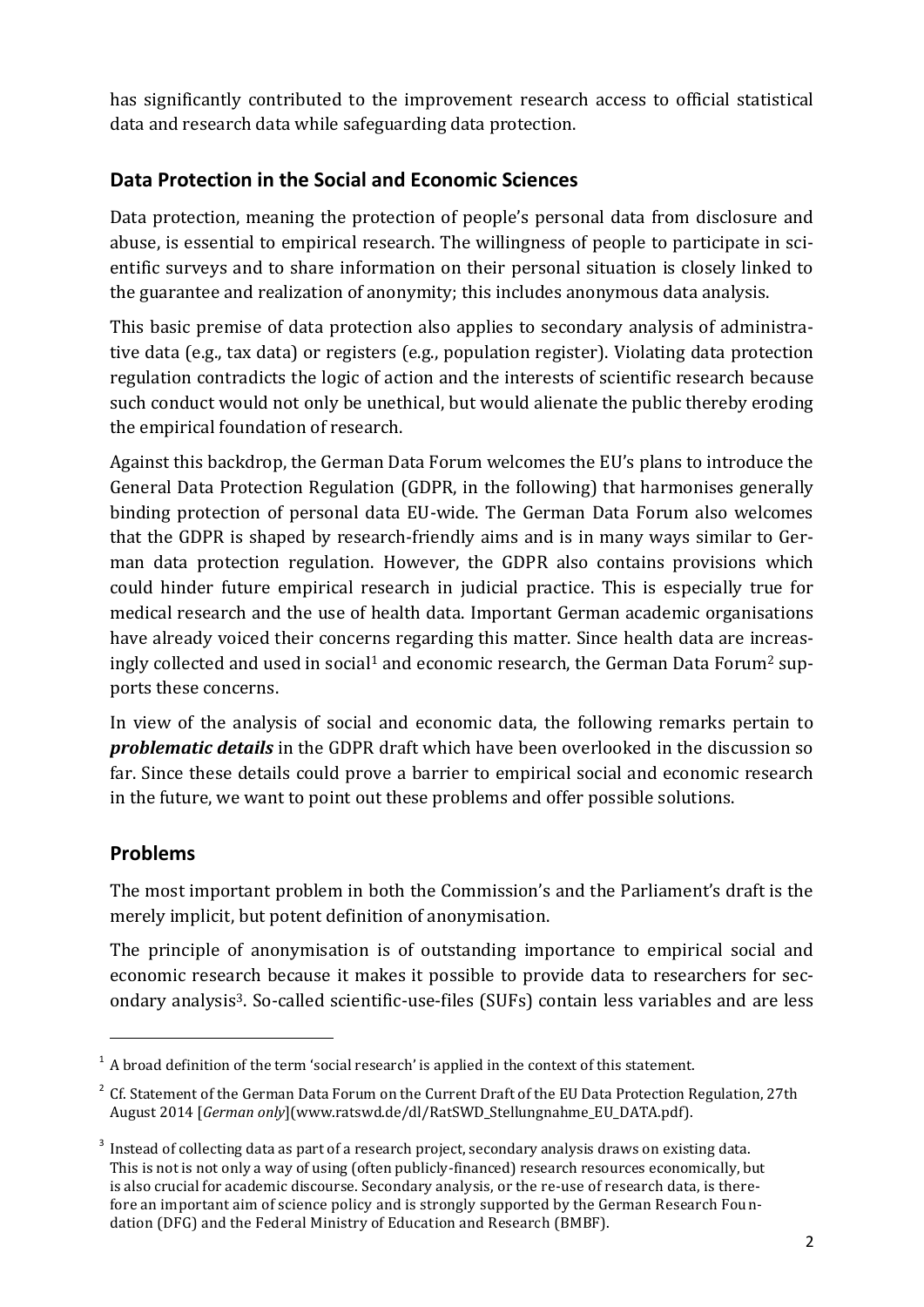specific than the original files in order to make re-identification highly unlikely. Moreover, SUFs are protected by legal and technical measures i.e. by stipulated guidelines for data processing. Examples of social studies that make scientific-use-files available to the scientific community include ALLBUS, NEPS, PIAAC, and SOEP. <sup>4</sup> An increasingly important way of accessing sensitive microdata is also based on factual data anonymisation: research data centers provide visiting scholars with on-site access to particularly sensitive data. In this case, the data are primarily protected by organisational and technical measures (alongside legal measures).

In accordance with the German Federal Data Protection Act (in the following: BDSG), the current code of practice for handling empirical social and economic data includes

- (a) Deleting direct identifiers (name, address, etc.) after processing data for nonrepeated surveys. If a survey is to be repeated (panel study, and longitudinal approach), the data should be *pseudonymised* i.e. the direct identifiers and the data are stored separately and used only when a repeated survey is carried out.
- (b) *Anonymizing* data for secondary analysis and re-use in research in accordance with BDSG §3 (6) i.e. in a way that re-identification would require *disproportionate efforts* (principle of *factual anonymity* based on the principle of *relative anonymity*).

In view of this long-standing practice, the GDPR is problematic:

- (1) In contrast to the BDSG, which contains a definition of factual anonymisation (§3 (6)) in its terminology section, the GDPR lacks such a definition.
- (2) Instead, GDPR Recital 23 adopts an indirect definition based on the concept of the determinability of a person.

"(23) *To determine whether a person is identifiable, account should be taken of all the means reasonably likely to be used either by the controller or by any other person to identify or single out the individual directly or indirectly. To ascertain whether means are reasonably likely to be used to identify the individual, account should be taken of all objective factors, such as the costs of and the amount of time required for identification, taking into consideration both available technology at the time of the processing and technological development* (…)." (GDPR, European Parliament draft)

(3) While the BDSG is based on the principle of *relative* anonymity ("principle of disproportionate means"), the GDPR's definition of anonymity is not specific enough. Indeed, by mentioning costs and time involved with re-identification, the parliament's draft applies a relative concept. Its lack of clearness, however, will result in considerable legal uncertainty. It is conceivable that the concept of absolute anonymity will prevail in judicial practice as the formulation in Recital 23 suggests:

l

<sup>4</sup> See www.ratswd.de/forschungsdaten/fdz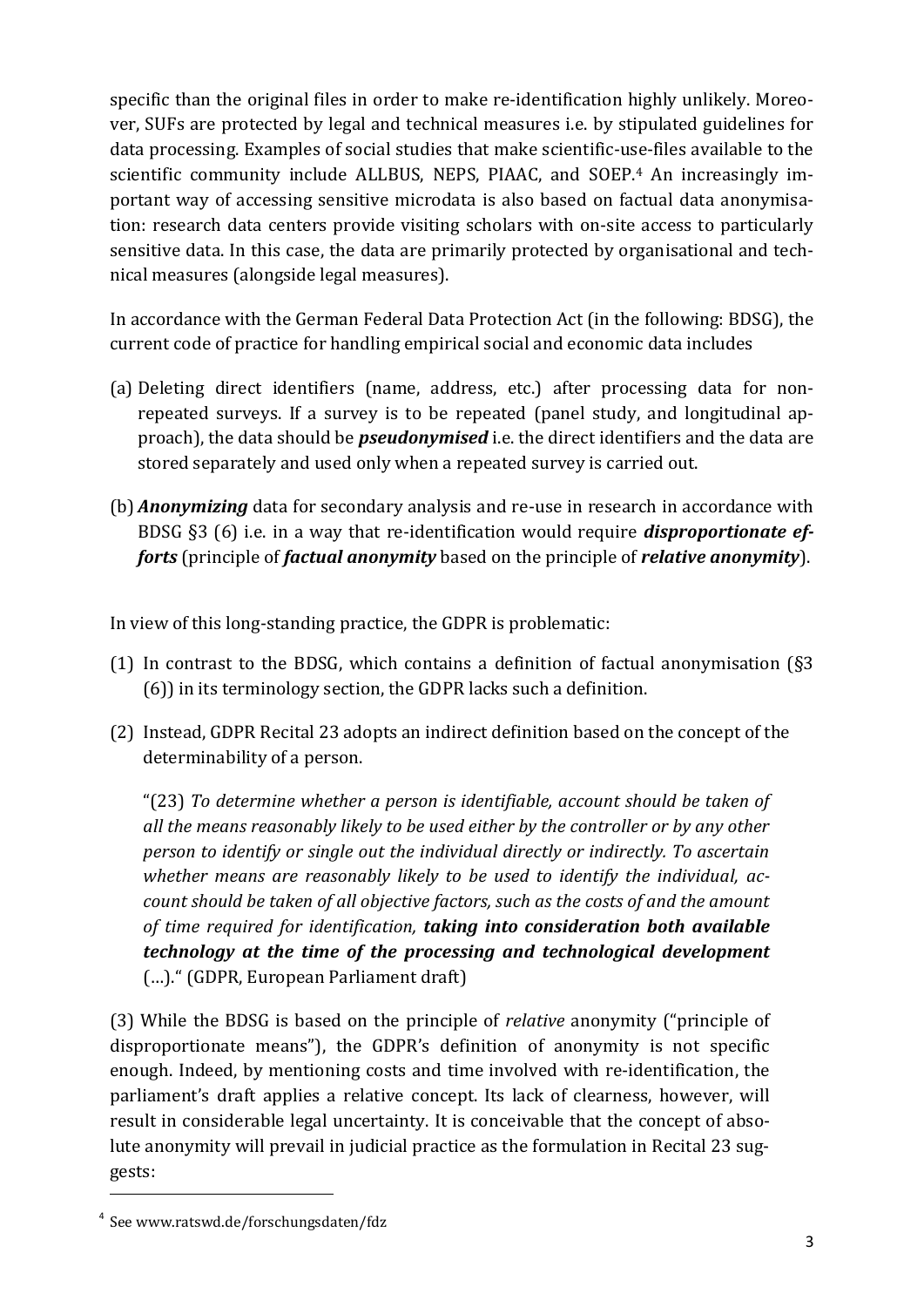- Account should be taken of all the means for "reasonably likely to be used ei*ther by the controller or by any other person"*: A narrow interpretation of this formulation has to take into account not only the knowledge of a person working with the data, but the hypothetical knowledge of any other persons.
- *reasonably likely to be used f*: It is unclear why the adjective reasonable', used in this context in the EU data protection regulation as well as the GDPR, is changed from , reasonably' (Directive) to the significantly more specific phrase '**reasonably likely to be used**' (GDPR).
- *"both available technology at the time of the processing and technological development.":* The requirement that anonymisation should take into account future technologies cannot be met in reality*.*

Absolutely anonymised data are not suitable for scientific analysis because their information content is insufficient for most research questions (coarsening or removal of key variables). For this reason, the gradual replacement of the notion of absolute anonymity with the notion of relative anonymity in the *BStatG* (Federal Statistics Act), *BDSG* (Federal Data Protection Act) and the *Sozialgesetzbuch* (Social Security Code) led to considerable progress in empirical research in Germany without affecting the data protection needs of the public.

Against this backdrop, the lack of clearness of the definition of anonymity is a problem. Legal uncertainty will severely limit secondary data analysis in Germany.

Secondary analysis is not only an economic way of using (often publicly-financed) research resources, it is also crucial for academic discourse. Especially if results from empirical research form the basis for political decisions, it is important to use different theoretical and methodological approaches when analysing data. Therefore secondary analysis and re-use of research data are essential for science as such. Against the backdrop of the increasing importance of secondary analysis, a narrow interpretation of Recital 23 [absolute anonymity] could render important data sources unusable for researchers and hinder the advancement of knowledge and science. This is all the more serious as access to research data in accordance with data protection has finally been facilitated and established as a cornerstone of scientific research and scientific policy advising in Germany – a process that was initiated and fostered by the German Data Forum.

Finally, we want to point out a further problem: Both the BDSG and the GDPR contain an explicit clause on research. The respective clause in the BDSG refers to data that are explicitly collected for research purposes and stipulates that these data may only be used for research purposes (equivalent to the principle of statistical secrecy which stipulates that statistical data may not be used for other purposes). Such a research clause protects research data containing personal information that deals with, for example, delinquent behavior, from state interference. The GDPR's research clause (Article 83) does not contain such a provision on limitation of purpose.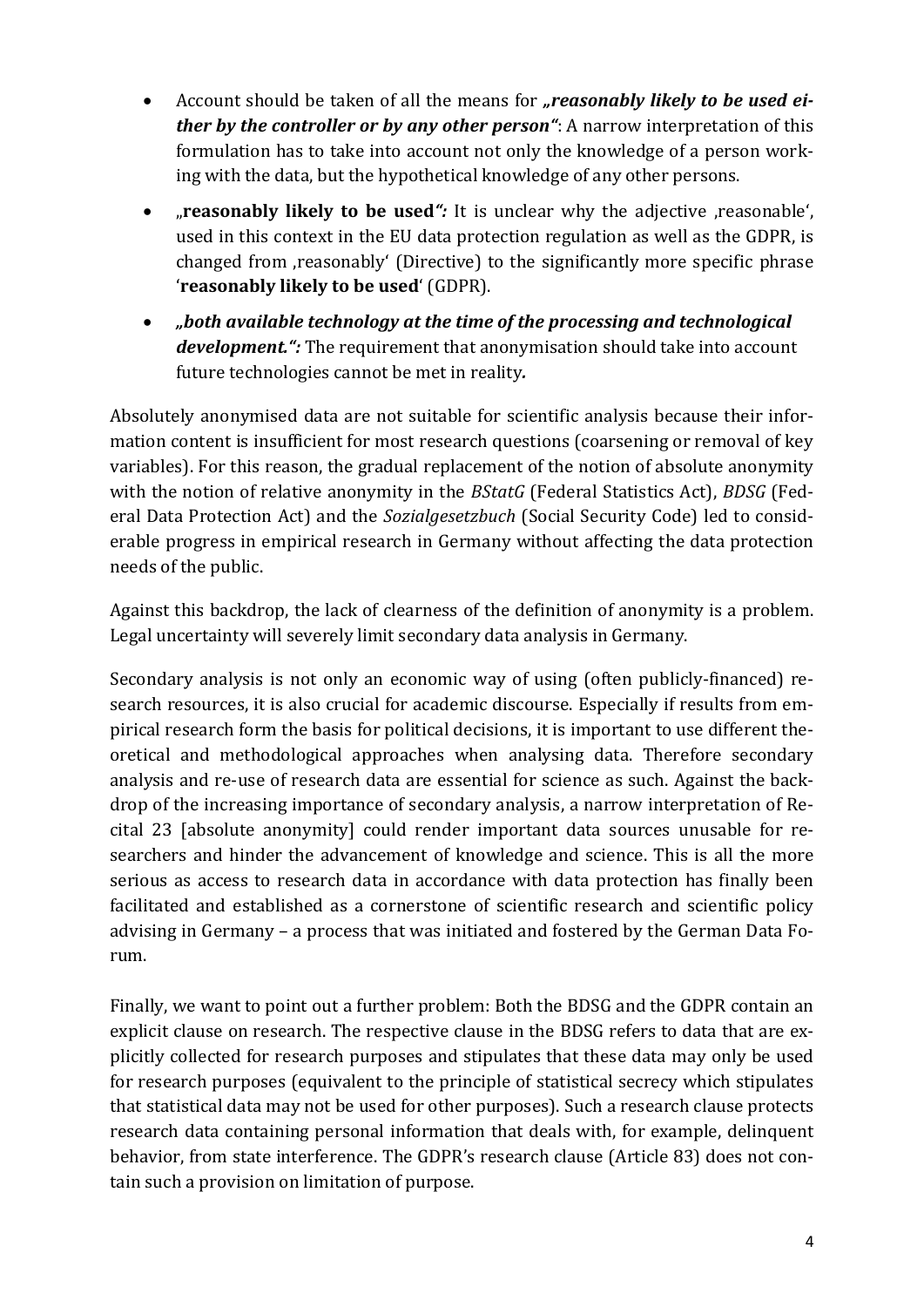The public's willingness to take part in scientific surveys and its consent for the use of secondary information is based on mutual trust between researchers and their subjects. The lack of commitment to the principle of purpose limitation of research data and the lack of a clear definition of domains could have a negative effect on research.

## **Recommendations of the German Data Forum on the EU-GDPR**

- (1) The German Data Forum deems it necessary that the GDPR clearly recognizes the notion of relative anonymity.
- (2) The German Data Forum recommends including a clear definition of "anonymity" in the draft's terminology section. The definition included in the Regulation on European Statistics has proven of value. (REGULATION (EC) Nr. 223/2009).

In view of Recital 23, a slightly modified version of the Commission's draft (see below) is preferable to the European Parliament's draft:

*To determine whether a person is identifiable, account should be taken of all the means reasonably to be used either by the controller or by any other person to identify or single out the individual directly or indirectly.*

The great advantage of this phrasing is that this definition of anonymity has already been tried and tested. Moreover, it is largely similar to the Regulation on European Statistics (Regulation (EC) No. 223/2009)<sup>5</sup> making it unnecessary to apply different anonymisation regulations to different types of data.

(3) The German Data Forum recommends giving a clear definition of the concepts of personal, pseudonymous, and anonymous data. GDPR, Article 4 (2a) Parliament draft defines 'pseudonymous data' as follows:

*(2a) 'pseudonymous data' means personal data that cannot be attributed to a specific data subject without the use of additional information, as long as such additional information is kept separately and subject to technical and organisational measures to ensure nonattribution;*

 $\triangleright$  Since pseudonymised data here are defined as personal data, it is the view of the German Data Forum that the guidelines on processing personal data laid out in Article 5 GDPR also apply to pseudonymised data.

A very narrow interpretation of the GDPR would imply that third-party researchers who use or edit pseudonymised data are obliged to inform the person concerned or obtain their consent if need be.

 $\triangleright$  Furthermore, this definition of anonymous data is equivocal since anonymous data "cannot be attributed to a specific data subject without the use of additional information".

 $\overline{a}$ 

<sup>&</sup>lt;sup>5</sup> "To determine whether a statistical unit is identifiable, account shall be taken of all relevant means that might reasonably be used by a third party to identify the statistical unit" REGULATION (EC) Nr. 223/2009; Article 3 (7)